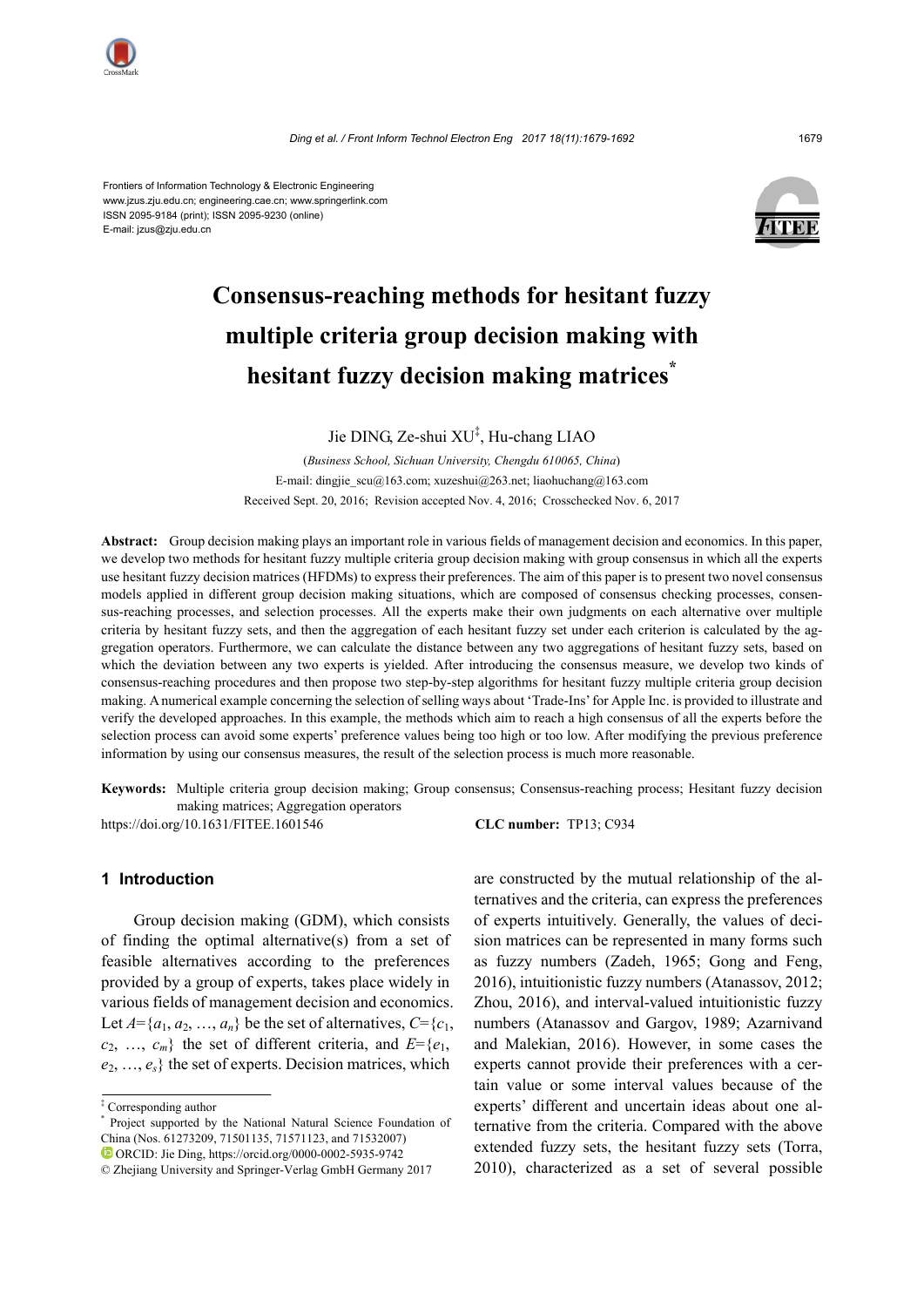values, can describe human's various opinions of uncertainty and diversity more reasonably and conveniently. The hesitant fuzzy decision matrix (HFDM), whose elements are depicted by hesitant fuzzy elements (HFEs), can express the information more accurately and roundly.

There is much successful work that has a great influence on decision making with hesitant fuzzy information. Xia and Xu (2011) and Xia *et al.* (2013) conducted an intensive study on hesitant fuzzy aggregation operators, and proposed two methods to determine the weight vectors and aggregation operators, which aim to reflect the correlations of the aggregation arguments. Liao and Xu (2014; 2015) proposed a family of hesitant fuzzy hybrid weighted aggregation operators to aggregate hesitant fuzzy information, and the properties of these aggregation operators were investigated. Based on this, a study on their application in decision making was undertaken. Considering that the criteria have different priority levels in practical decision making problems, Wei (2012) developed some prioritized aggregation information and applied it to develop some models for hesitant fuzzy multiple criteria group decision making (HFMCGDM). To arrange the values of any two HFEs, Xu and Xia (2011a; 2011b) proposed a variety of distance and similarity measures for hesitant fuzzy sets. Many researchers have studied the correlation coefficient since it has been widely used in data analysis. Liao *et al*. (2015b) introduced some novel correlation measures between HFSs which are better than other correlation measures previously proposed. Zhang *et al*. (2013) defined an improved distance measure for a hesitant fuzzy set considering optimistic and pessimistic preference information simultaneously, and used the TOPSIS method to handle the HFMCGDM problems, which can avoid dealing with complex hesitant fuzzy information. To handle more complex HFMCGDM problems, Zeng *et al*. (2013) proposed the MULTIMOORA-HF method, providing a way related to uncertain and complex assessments for HFMCGDM problems to reduce bias and subjectivity.

The experts who are involved in the HFMC-GDM problems come from a variety of research fields, so they may have unique perspectives on an issue because of different knowledge, experience, skills, and personality. Absolutely, it is important and necessary to let all experts achieve a high level of consensus before the selection processes. Thus, it is necessary to develop a consensus-reaching process to obtain a more reasonable solution that can be accepted by all decision makers. Although consensus has received much attention in some research, there are also several issues to be dealt with, such as those proposed by Cabrerizo *et al*. (2015). Many scholars have proposed a series of methods for consensus measures, a consensus-reaching process with fuzzy preference relations (Herrera-Viedma *et al.*, 2007; Cabrerizo *et al.*, 2010) and intuitionistic fuzzy preference relations (Zhang *et al*., 2013; Liao *et al.*, 2015a; 2016; Xu *et al.*, 2016). Herrera-Viedma *et al*. (2007) presented a consensus model that uses two different kinds of measures to guide the consensus-reaching process for GDM problems with incomplete fuzzy preference relations. Cabrerizo *et al*. (2010) analyzed the advantages and drawbacks of the consensus approach used in fuzzy GDM. Zhang *et al*. (2013) developed a different methodology for intuitionistic fuzzy GDM with group consensus. To make the result more reasonable, Xu *et al*. (2016) developed a method to check the consistency and consensus of intuitionistic fuzzy preference relations. Furthermore, to better understand consensus among the experts with intuitionistic fuzzy preference relations in GDM, Liao *et al*. (2015a) used a different consistency checking method and a consensus-reaching method to deal with the intuitionistic fuzzy GDM problem, in which all experts use intuitionistic fuzzy preference relations to express their preferences. Recently, Liao *et al.* (2016) enhanced their consensus-reaching process for GDM with intuitionistic fuzzy preference relations by removing only some information of the expert(s) as alternative(s) to remove the expert from the decision group. As the above-mentioned methods include the consensus-reaching process before selection, the decision making results are much better than those derived by only the selection process.

However, up to now, there is little research on the consensus-reaching process for multiple criteria group decision making (MCGDM) problems with hesitant fuzzy information. Zhang *et al*. (2014; 2015a; 2015b) presented a consensus support model and a decision making model, composed of a consensusreaching process and a selection process for MCGDM with hesitant fuzzy information. Their method has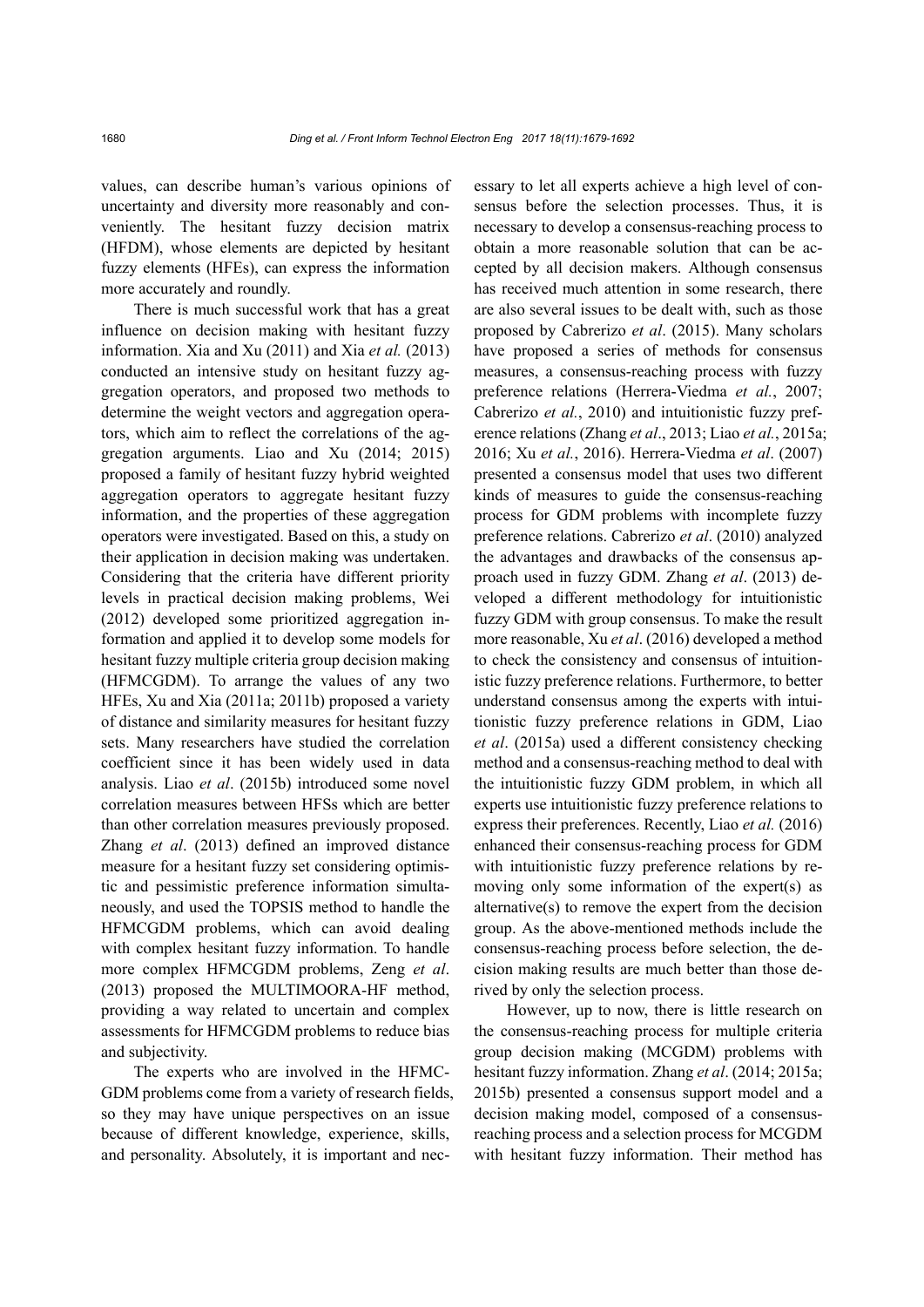some drawbacks as it focuses only on how to measure the consensus of a group and uses a feedback mechanism to interact with the experts, which wastes much time and is very complicated in practical applications. In addition, the method cannot help the group check what are the real factors resulting in the low level of consensus. To avoid these drawbacks, in this research we develop two methods for HFMCGDM with group consensus, in which all experts use HFDMs to express their preferences. We introduce two novel methods to measure, check, and reach the consensus of a group and give two complete algorithms for GDM with HFDMs, which are quite flexible and reasonable, and thus can match the practical GDM situations well.

## **2 Preliminaries**

In this section, some basic concepts related to HFSs and HFDMs are introduced which will be used in the following analyses.

## **2.1 Hesitant fuzzy set**

Let *X* be a fixed set. A hesitant fuzzy set (HFS) (Torra, 2010) on *X* permits the membership of an element to a set of several possible values between 0 and 1. To be easily understood, Xia and Xu (2011) expressed an HFS mathematically as

$$
H = \{ \langle x, h_A(x) \rangle | x \in X \},\tag{1}
$$

where  $h_A(x)$  is a set of values in [0, 1], denoting the possible membership degrees of the element  $x \in X$  to the set *H*.  $h=h_A(x)$  is a hesitant fuzzy element (HFE) and *H* is the set of all HFEs.

Xu and Xia (2011a) defined a simplified hesitant normalized Hamming distance to reflect relationship and difference between two variables as follows:

$$
d(A_1, A_2) = \frac{1}{m} \sum_{j=1}^{m} \left[ \frac{1}{l_{x_j}} \sum_{q=1}^{l_{x_j}} \left| h_{A_1}^{\sigma(q)}(x_j) - h_{A_2}^{\sigma(q)}(x_j) \right| \right], (2)
$$

where  $h_{A_1}^{\sigma(q)}(x_j)$  and  $h_{A_2}^{\sigma(q)}(x_j)$  are the *q*th largest values in  $h_{A_1}(x_j)$  and  $h_{A_2}(x_j)$ , respectively. The Hamming distance satisfies  $0 \le d(A_1, A_2) \le 1$ . There are many other different forms of distance measures for HFEs (refer to Torra and Narukawa (2009) and Xu (2014) for details). In this study, we use the hesitant normalized Hamming distance as a representation.

For an HFE *h*,

$$
s(h) = \frac{1}{l_h} \sum_{\gamma \in h} \gamma \tag{3}
$$

denotes the score of  $h$ , where  $l_h$  is the number of the elements in *h*. For two HFEs  $h_1$  and  $h_2$ , if  $s(h_1) > s(h_2)$ , then  $h_1$  is superior to  $h_2$ , denoted as  $h_1 > h_2$ ; if  $s(h_1)=s(h_2)$ , then  $h_1$  is the same as  $h_2$ , denoted as  $h_1 \sim h_2$ . Chen *et al*. (2013) defined the concept of deviation degree to better compare the superiority between two HFEs when  $h_1$  and  $h_2$  have the same scores. Here we do not review it. Interested readers may refer to Chen *et al.* (2013).

# **2.2 MCGDM problem with hesitant fuzzy information**

We consider the case where a group of experts provide their preference information in the form of matrices and express their possible preference values by HFEs when evaluating several existing alternatives. For an HFMCGDM problem with a discrete set of *n* alternatives  $A = \{a_1, a_2, ..., a_n\}$ , a finite set of *m* criteria  $C = \{c_1, c_2, \ldots, c_m\}$ , and a set of experts  $e_k$  ( $k=1$ , 2, …, *v*, *r*, …, *s*), where *s* is the number of experts, and *v* and *r* are two positive integers between 1 and *s*, the weight vector of all criteria, determined by the experts according to the importance of each criterion, is denoted as  $\boldsymbol{\omega} = [\omega_1, \omega_2, \dots, \omega_m]^T$ , where  $0 \le \omega_j \le 1, j=1$ , 2, ..., *m*, and  $\sum_{j=1}^{m} \omega_j = 1$ . The weight vector of experts *ek* (*k*=1, 2, …, *v*, *r*, …, *s*) is *λ*=[*λ*1, *λ*2, …, *λν*, *λr*, …,  $\lambda_s$ <sup>T</sup>, where  $\lambda_k > 0$  (*k*=1, 2, ..., *s*) and  $\sum_{k=1}^s \lambda_k = 1$ , which can be determined according to how deep and important the experts' professional knowledge, experience, status, and impact are. In this study, we assume that the weights of the experts are the same and focus on the different weights of the criteria. If all the experts use HFEs to express their assessments, we can construct an HFDM  $\boldsymbol{H}^k$  as follows: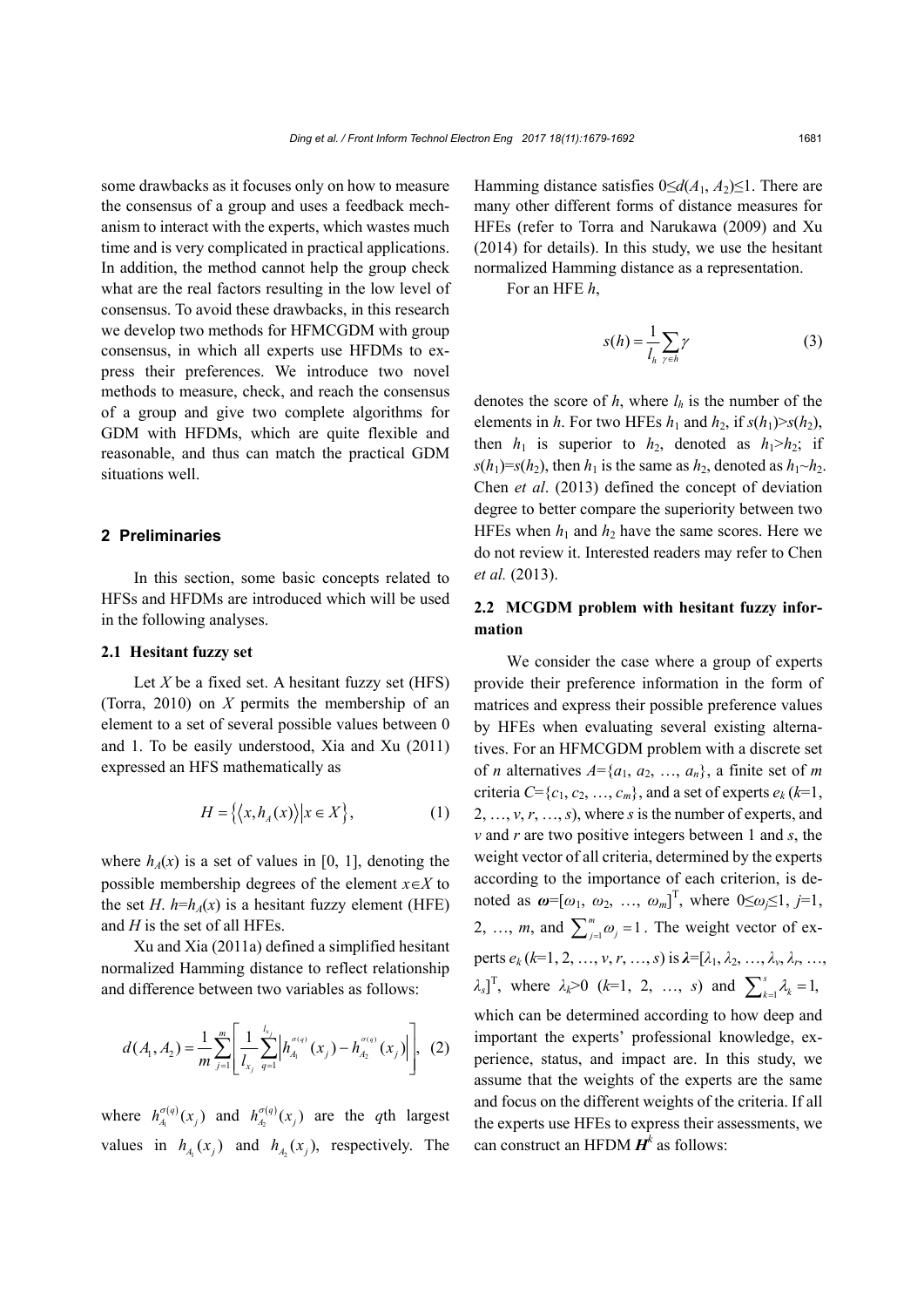$$
\boldsymbol{H}^{k} = (h_{ij}^{k})_{n \times m} = \begin{bmatrix} h_{11}^{k} & h_{12}^{k} & \cdots & h_{1m}^{k} \\ h_{21}^{k} & h_{22}^{k} & \cdots & h_{2m}^{k} \\ \vdots & \vdots & & \vdots \\ h_{n1}^{k} & h_{n2}^{k} & \cdots & h_{nm}^{k} \end{bmatrix} .
$$
 (4)

## **2.3 Aggregation operators for HFEs**

Xia and Xu (2011) developed many kinds of aggregation operators for HFEs. Then, Liao *et al*. (2014) proposed some adjusted aggregation operators for HFEs, which simplify the computation process due to the decreasing dimension of HFEs. According to the constructed HFDM  $H^k$ , we can obtain the form of presentation for the adjusted hesitant fuzzy weighted averaging (AHFWA) operator as follows: **Definition 1** (Liao *et al.*, 2014) Let  $h_i$  ( $j=1, 2, ..., z$ ) be a collection of HFEs. An AHFWA operator is a mapping  $P^n \rightarrow P$  such that

AHFWA(
$$
h_1, h_2, ..., h_z
$$
) =  $\bigoplus_{j=1}^{z} (\omega_j h_j)$   
=  $\left\{ 1 - \prod_{j=1}^{z} (1 - h_j^{q(q)})^{\omega_j} | q = 1, 2, ..., l \right\},$  (5)

where  $h_j^{\sigma(q)}$  is the *q*th largest value in  $h_j$ , *l* is the number of elements in the HFE, and  $\boldsymbol{\omega}=[\omega_1, \omega_2, \ldots, \omega_n]$  $\omega_z$ <sup>T</sup> is the weight vector of *h<sub>j</sub>* (*j*=1, 2, …, *z*) with  $\omega_j \in [0, 1]$  and  $\sum_{j=1}^z \omega_j = 1$ .

**Remark 1** There are many different forms of aggregation operators for HFEs (Xia and Xu, 2011; Xia *et al.*, 2013; Liao *et al.*, 2014; Liao and Xu, 2014; 2015). Generally, we should select the appropriate aggregation operator according to different practical issues. Here we just use the aggregation operator in Eq. (5) as a representation. The numbers of values in the HFEs are always different so that we should extend the shorter one until they have the same length when we aggregate them. We can extend the shorter HFE by adding the minimum value in it if the experts are considered pessimistic as in an example here.

## **3 Consensus-reaching process for HFMC-GDM**

In MCGDM situations, most researchers always rank the alternatives according to the overall scores of these alternatives, which are calculated by some aggregation operators. However, if the aggregation process does not involve the consensus or reach the expected consensus degree  $\delta$  among the experts, the decision result may be unreasonable. Consensus is a basic idea in GDM, expected to occur after the experts exchange opinions (Ben-Arieh and Chen, 2006). In this section, we give a detailed algorithm for HFMCGDM with a consensus-reaching process. An extensional consensus-reaching process will be presented in Section 4.

## **3.1 Consensus-reaching process**

Let  $h(a_i)$  ( $i=1, 2, ..., n$ ) be the aggregated values of alternatives  $a_i$  ( $i=1, 2, ..., n$ ) over all criteria  $c_i$  ( $i=1,$ 2, …, *m*) by the AHFWA operator. Then we can give a distance measure between experts *eν* and *er* as

$$
d(e_v, e_r) = \frac{1}{n} \sum_{i=1}^n \left[ \frac{1}{l} \sum_{q=1}^l \left| h_{e_v}^{\sigma(q)}(a_i) - h_{e_r}^{\sigma(q)}(a_i) \right| \right], \quad (6)
$$

where  $h_{e_v}^{\sigma(q)}(a_i)$  is the *q*th largest value in  $h(a_i)$  of expert  $e_v$ ,  $h_{e_v}^{\sigma(q)}(a_i)$  is the *q*th largest value in  $h(a_i)$  of expert *er*, and *l* denotes the number of all the different membership degrees.

Note that the larger the distance measured between two experts, the smaller the consensus degree between the two experts. Based on the distance measure between any two experts shown in Eq. (6), a consensus degree between any two experts can be defined mathematically as

$$
\Delta(e_v, e_v) = 1 - d(e_v, e_v), \quad v, r = 1, 2, \dots, s. \quad (7)
$$

It is important to maximize the group consensus in GDM, which can ensure that the final result is more reliable and more reasonable. We can find the minimum consensus degree  $\Delta$  by Eq. (7). Since  $0 \leq d(e_v,$  $e_r \leq 1$ , the consensus degree  $\Delta \in [0, 1]$ . We know the expected consensus degree  $\delta$  that the decision maker expects to reach was given previously. Thus, if *Δ*>*δ*, we can say the group reaches consensus; if *Δ*<*δ*, then there is at least one expert who should be advised to modify his/her preference values to reach consensus.

When *Δ*<*δ*, we should provide a procedure to reach a higher consensus degree which is at least equal to  $\delta$  in the end. In this situation, the experts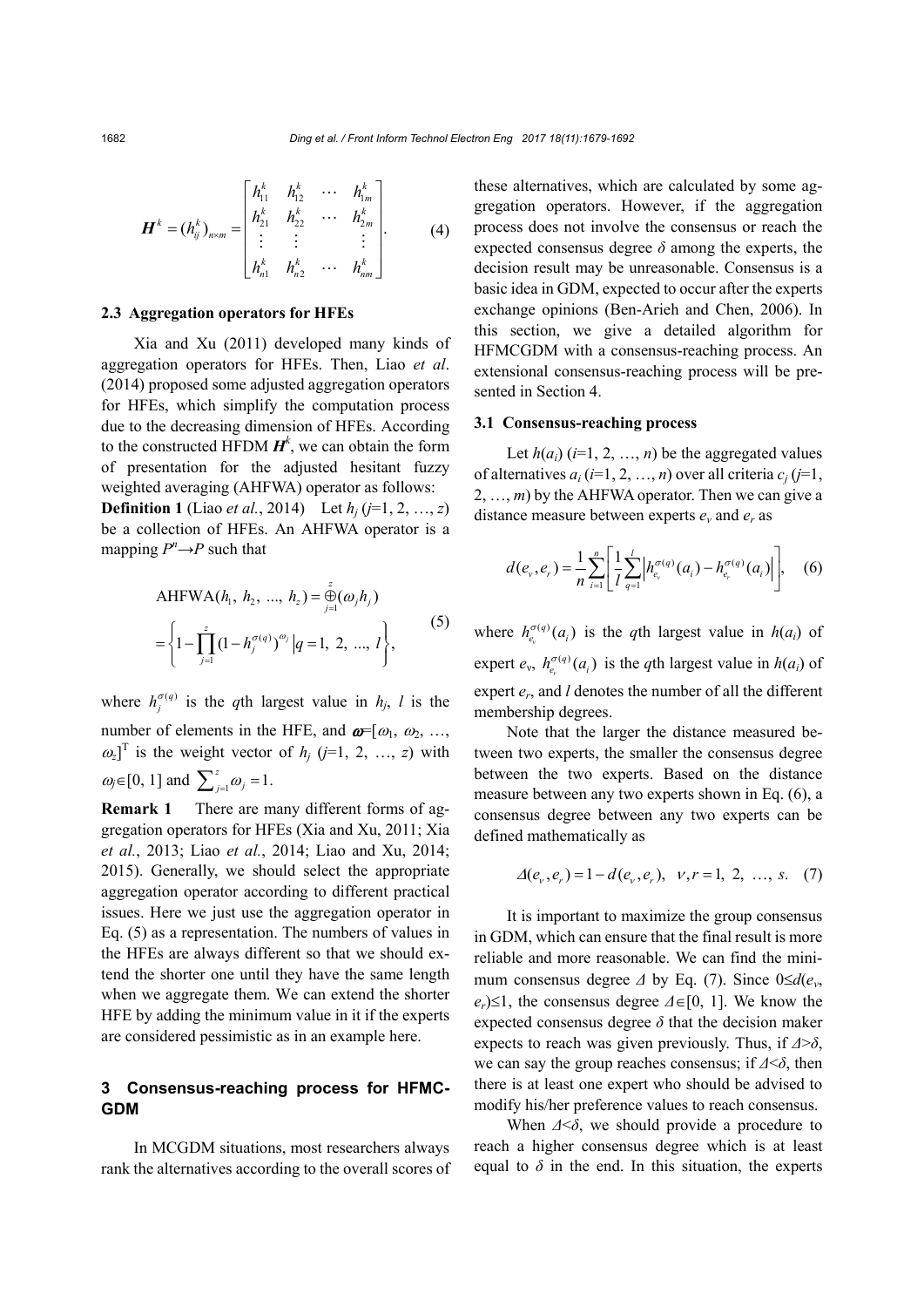should usually have some discussions and the expert who does not want to change his/her own preference information may persuade others to adopt his/her opinion. If no preference information is changed or if the final consensus degree which we obtain from the modification preference values changed by some experts is still *Δ*<*δ* after discussions, then we should develop a consensus-reaching procedure to reach a higher consensus effectively. The method is described as follows:

1. Through a series of effective computing methods, we first should find and pick out the expert who should change his/her preference information to reach a higher consensus. This is the key and the most difficult step of this consensus-reaching process.

We define that the two experts who have the largest distance between each other should be picked out, which can be depicted as

$$
e_k \in \forall \{e_v, e_r\} = \left\{ d(e_v, e_r) = \max_{v.r=1,2,...,s} \left\{ d(e_v, e_r) \right\} \right\}
$$
. (8)

Suppose that the two experts  $e_v$  and  $e_r$  who have a distance  $d(e_v, e_r)$  from each other satisfy  $e_k \in \forall \{e_v, e_v\}$  $e_r$ }, where  $\forall$  { $e_v$ ,  $e_r$ } expresses any two experts. The next important job is to judge whether *eν* or *er* should be selected to change his/her assessments. We should pick out the expert  $e_{k^*}$  according to

$$
e_{k^*} = e_k = \min d \left( e_v \in \forall \{e_v, e_r\} \setminus e_k, e_r \in E \setminus \forall \{e_v, e_r\} \right).
$$
\n(9)

If there are several experts satisfying Eqs. (8) and (9) simultaneously, it is permissible for anyone to adjust his/her preference values. However, this hardly ever occurs because it is so special and unusual. Generally, there is always only one expert who satisfies Eqs. (8) and (9) simultaneously.

2. Then we ask the expert  $e_{i*}$  who is selected whether he/she agrees to change his/her preference values. If the expert agrees, then we calculate a new consensus degree and compare the size between the calculation consensus degree and the expected consensus degree. If *Δ*≥*δ*, then we can say that the group reaches consensus. If *Δ*<*δ*, then we repeat the process from the beginning.

3. If the expert does not agree to change his/her preference values, we will exclude him/her from the group because his/her preference information is different from that of other experts. Then, we calculate a new consensus degree and compare the size between the calculation consensus degree and the expected consensus degree. If *Δ*≥*δ*, then we can say the group reaches consensus. If *Δ*<*δ*, then we repeat the process from the beginning.

Here, we also introduce a variable  $\tau$  representing the expected majority degree which should be determined according to the demand of decision in advance. Suppose that there are  $s^*$  experts  $e_k$  ( $k=1, 2, ...,$ *s* \* ) who reach the final consensus *Δ*\* ≥*δ*. Then, the majority degree of the final group can be defined as  $T^* = s^* / s$ . If some experts are not willing to change their minds or are excluded from the group which results in a final  $T^* < \tau$ , then this GDM is not meaningful.

4. Finally, we can calculate the overall scores of the alternatives  $a_i$  ( $i=1, 2, ..., n$ ) and make a ranking of them. The overall score  $\tilde{s}(h_i)$  is described as

$$
\tilde{s}(h_i) = \frac{1}{sI} \sum_{k=1}^{s} \sum_{q=1}^{l} h_{ik}^{\sigma(q)}.
$$
 (10)

Furthermore, we can obtain  $\tilde{s}(h_i)$  by Eqs. (11a) and (11b) if we assume that each expert has the same weight:

$$
\int \widetilde{s}(h_i) = \frac{1}{s} \sum_{k=1}^{s} s(h_{ik}), \qquad (11a)
$$

$$
\begin{cases} s(h_{ik}) = \frac{1}{l} \sum_{q=1}^{l} h_{ik}^{\sigma(q)}, & (1\,1b) \end{cases}
$$

$$
\Rightarrow \tilde{s}(h_i) = \frac{1}{sl} \sum_{k=1}^{s} \sum_{q=1}^{l} h_{ik}^{\sigma(q)}, \tag{11c}
$$

where  $s(h_{ik})$  is the score of alternative  $a_i$  about expert  $e_k$ , and  $h_{ik}^{\sigma(q)}$  is the *q*th smallest value in  $h_{ik}$ .

Also, we introduce the deviation degree  $\bar{\sigma}(h_i)$ as follows:

$$
\overline{\sigma}(h_i) = \left[\frac{1}{s} \sum_{k=1}^{s} (s(h_{ik}) - \tilde{s}(h_i))^2\right]^{\frac{1}{2}}.
$$
 (12)

Usually, the overall scores  $\tilde{s}(h_i)$  are different from each other, and we can just compare the size through the overall scores. If there are several overall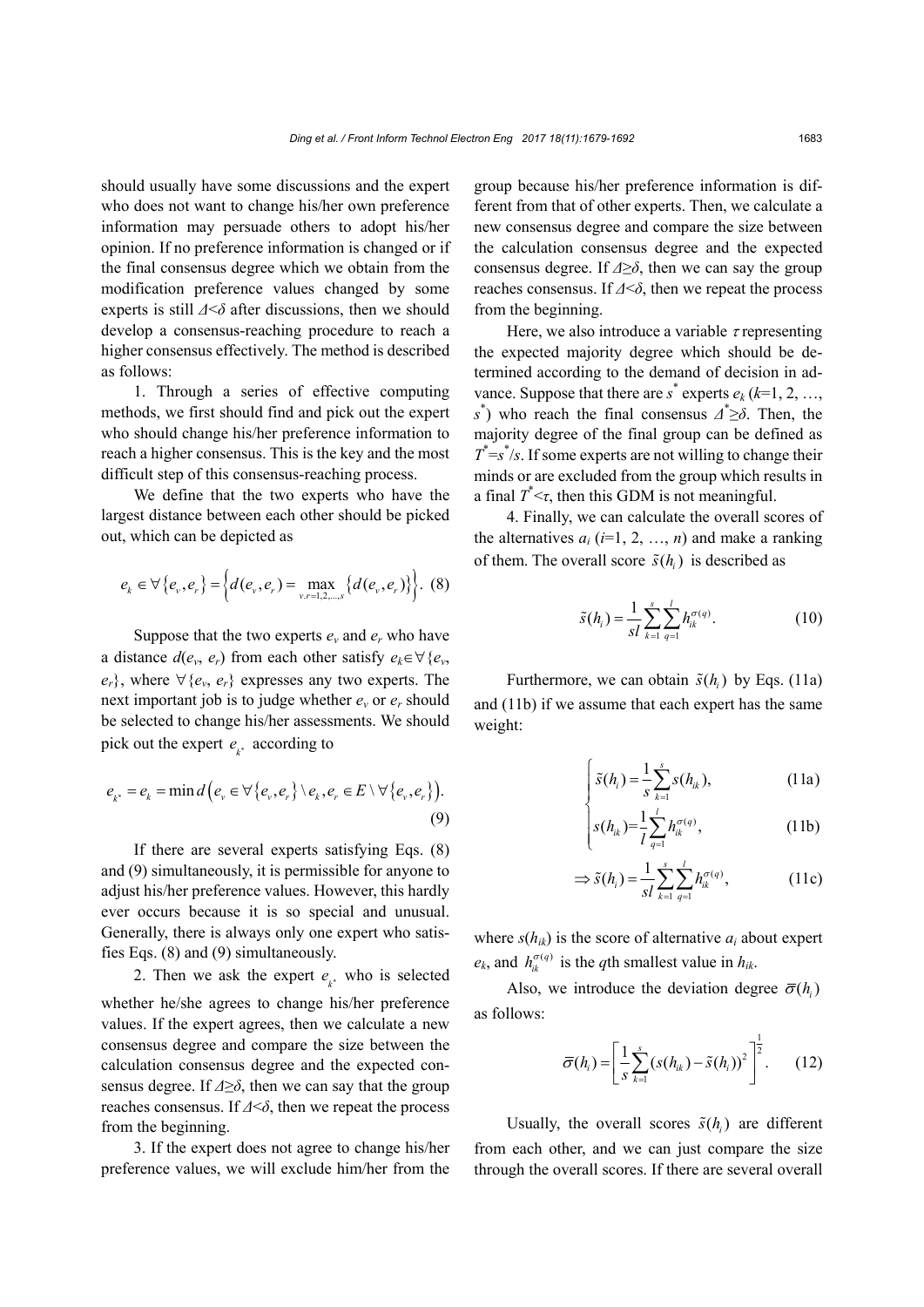scores which are equal, we should compare alternative  $a_i$  further through the deviation degree  $\bar{\sigma}(h_i)$ . In the end, we can choose the best alternative  $a^*$ .

The consensus-reaching process introduced above has the following three advantages:

1. It is much closer to a practical decision making process as it takes the experts' feedbacks into account.

2. It not only measures the consensus of a group, but also introduces some procedures to improve the consensus of a group.

3. It makes the result of GDM more reasonable as each expert's preference information is accepted by other experts even when they have different viewpoints due to different knowledge and experience.

# **3.2 Algorithm for HFMCGDM with consensusreaching process**

Based on the above analysis, we assume that there are  $s^*$  experts  $e_k$  ( $k=1, 2, ..., s$ ) who reach the final consensus  $\Delta^* \geq \delta$  and also the majority degree is finally  $T^* = s^* / s \geq \tau$  after the consensus-reaching process. A step-by-step process for HFMCGDM can be given as Algorithm 1.

## **Algorithm 1** Step-by-step process for HFMCGDM

1. A group of experts  $e_k$  ( $k=1, 2, ..., v, r, ..., s$ ) is invited to evaluate the alternatives  $a_i$  ( $i=1, 2, ..., n$ ), and each expert  $e_k$ expresses his or her opinions by each HFDM  $\boldsymbol{H}^k = (h_{ij}^k)_{n \times m}$  in the form of Eq. (4). In addition, the weights  $\omega_i$  (*j*=1, 2, …, *m*) of the criteria  $c_j$  ( $j=1, 2, ..., m$ ) are completely known. To find a consensus solution, the two parameters on the expected consensus degree of group *δ* and the expected majority degree *τ* are established in advance by the group of experts. Then go to the next step.

2. Use Eq. (5) to obtain the aggregation values of each alternative  $a_i$  over all criteria  $c_j$  ( $j=1, 2, ..., m$ ) with weights  $\omega_j$  $(j=1, 2, \ldots, m)$ , and calculate the distance  $d(e_v, e_r)$  between any pair of experts  $(e_v, e_r)$ ,  $v, r=1, 2, \ldots, s$  according to Eq. (6). We obtain the consensus degree *Δ* of the group through Eq. (7). Then go to the next step.

3. Compare the values between the consensus degree of the group  $\Delta$  and the expected consensus degree  $\delta$ . If  $\Delta \geq \delta$ , then go to step 5; otherwise, go to the next step.

4. Find  $e_{\mu}$  who should be required to adjust his or her preference in order to reach a higher group consensus according to Eqs. (8) and (9). If expert  $e_{\iota^*}$  agrees to change his/her opinions and provides new information in the HFDM  $H^{k^*} = (h_{ij}^{k^*})_{n \times m}$ , then we let  $H^k = H^{k^*} = (h_{ij}^{k^*})_{n \times m}$  and go back to step 2. If expert  $e_{i*}$  refuses to change his/her opinions, then we exclude him/her from the group and let  $s^* = s^* - 1$  ( $s^* = s$  represents the number of experts which are at first considered in the decision making). After that, we calculate the majority degree of the group  $T = s^* / s$  ( $s^*$  is the number of experts after the final iteration). If  $T \leq \tau$ , then the algorithm ends and there is not a consensus solution for this group decision making problem; otherwise, go back to step 3.

5. Calculate the overall scores and deviation degrees for the alternatives according to Eqs. (10) and (12), and compare all the scores and find the best alternative *a*\* .

6. End.

According to the Algorithm 1 and the consesusreaching procedure introduced before, we can solve the GDM problem with consensus easily.

# **4 Extensional consensus-reaching method for HFMCGDM**

In this section, an extensional consensusreaching method using the removal of inappropriate alternatives for HFMCGDM is proposed which is a little different from the method in Section 3.

#### **4.1 Extensional consensus-reaching process**

It is recognized that removing the expert from the group may result in the loss of useful information from this expert. To avoid losing any useful information, we do more detailed research on the consensus-reaching process. Liao *et al*. (2015a) proposed the idea for removing the alternative(s) where the opinion of expert  $e_{i^*}$  is far from the other experts

from the group in intuitionistic fuzzy group decision making. In our study, we will introduce this idea and apply it to HFMCGDM.

After finding the expert  $e_{i^*}$  who should modify his/her preference in Section 3, we try to find the alternative(s) where expert  $e_{i*}$  's opinion is far away from those of the other experts who reach the lowest degree of consensus. Generally, there may be not only one alternative that leads to the furthest distance between  $e_{i^*}$  and the other experts who reach the lowest consensus degree. A set of such alternatives  $A = \{a_1, a_2, \ldots, a_n\}$  $a_2, \ldots, a_n$ } can be selected by computing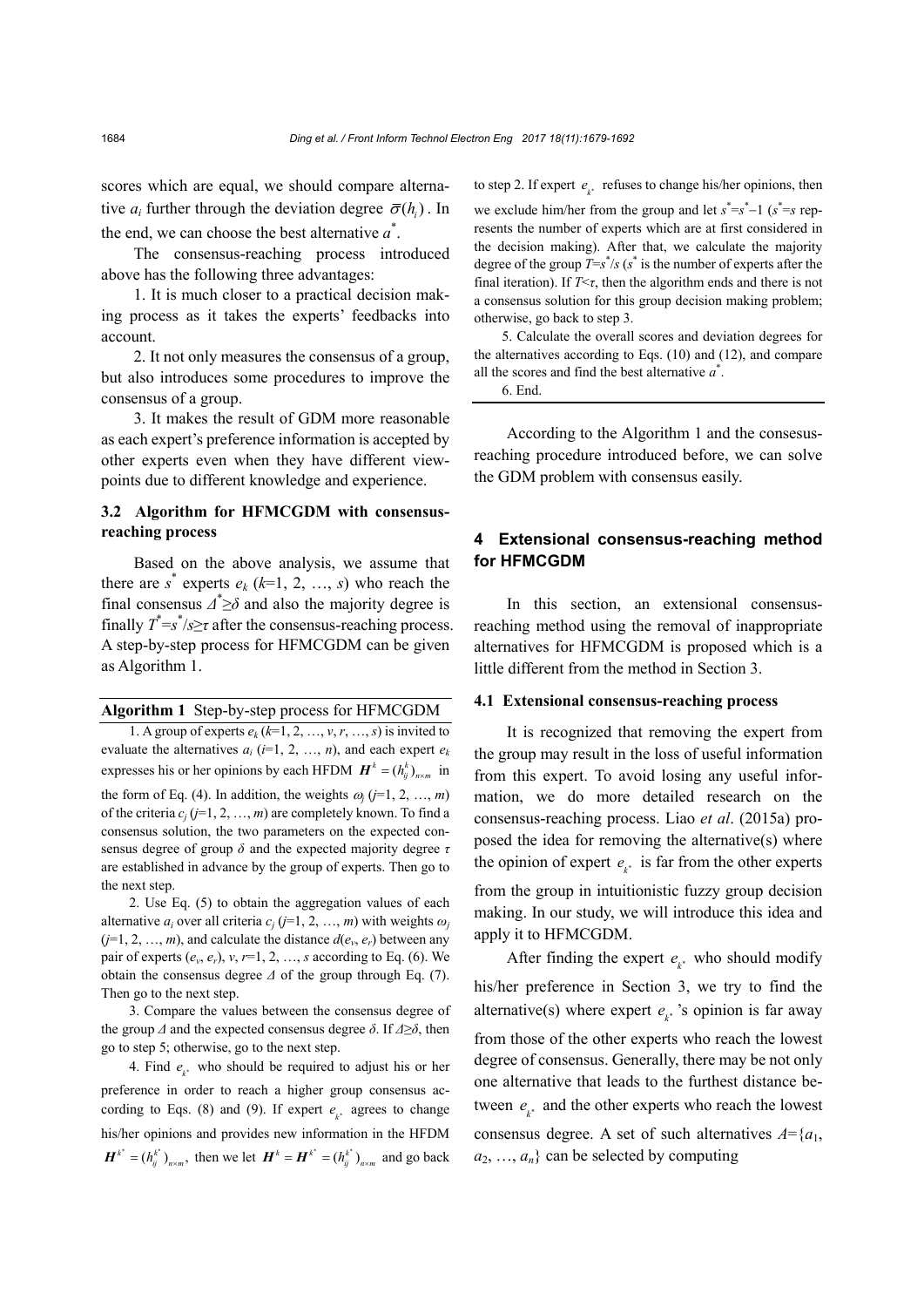$$
a_i \in A = \{ \max_{i=1,2,\dots,n} \max_{e_r \in \forall \{e_v, e_r\}} d(e_{k^*}, e_r) \},\tag{13}
$$

where  $d(e_{i*}, e_{i})$  is the distance of HFEs between experts  $e_{i*}$  and  $e_r$  according to Eq. (5).

After picking out alternative  $a_i$  in set  $A$ , we ask expert  $e_{\mu^*}$  whether he/she is willing to change his/her assessment about any alternative in *A*. If yes, the new assessment(s) will replace the old ones and we will obtain a new decision matrix from expert  $e_{i*}$  and make a decision again about new information; if not, we will remove the alternative  $a_*(a_* \in A)$  from expert  $e_{i^*}$  as follows:

$$
a_{i} = \min_{a_{i} \in A} \max_{r=1,2,\dots,s;r \neq k^{*}} d_{\overline{a}_{i}^{*}}(e_{k^{*}},e_{r}), \qquad (14)
$$

where  $d_{\overline{a}_{i}}(e_{k^*}, e_r)$  is the revised distance measure between experts  $e_{i^*}$  and  $e_r$  by removing alternative  $a_i \ (a_i \in A)$  from expert  $e_{i^*}$ , that is,

$$
d_{\overline{a}_{i^*}}(e_{i^*}, e_r) = \frac{1}{n-1} \sum_{i=1, i \neq i^*}^{n} \left[ \frac{1}{l} \sum_{t=1}^{l} \left| h_{e_{i^*}}^{\sigma(t)}(a_i) - h_{e_r}^{\sigma(t)}(a_i) \right| \right].
$$
\n(15)

Here we just remove alternative  $a_i$  from expert  $e_{k^*}$ . That is to say, we delete HFEs  $h_{i,j}$  from expert  $e_{k^*}$ . Then, we should know how to calculate the distance measure and the overall scores after deleting HFE  $h_{i,j}$  from expert  $e_{k^*}$ . Here we just ignore HFE  $h_{i,j}$ , which means the distance measure between HFEs  $h_{i,j}$  and  $h_{ij}$  ( $i \neq \overline{i}^*$ ) is not computed in the following procedure, and then calculate the distance measures and the overall scores for the rest of the HFEs.

#### **4.2 New algorithm for HFMCGDM**

Based on the above analysis, we remove an expert's assessment on just one or several alternatives instead of all of his/her assessments to revise the consensus degree. Thus, a new step-by-step process for HFMCGDM is as given in Algorithm 2.

**Algorithm 2** New step-by-step process for HFMC-GDM

1. Same as step 1 in Algorithm 1.

2. Same as step 2 in Algorithm 1.

3. Compare the values between the consensus degree of group *Δ* and the expected consensus degree *δ*. If *Δ*≥*δ*, then go to step 8; otherwise, go to the next step.

4. If expert  $e_k$  is persuaded by other experts through communication to modify his/her HFMADM matrix  $H<sup>k</sup>$  into a new one  $H^k$ , then let  $H^k = H^k$  and go back to step 2; if no expert agrees to change the preferences at this time, then go to the next step.

5. Find the  $e_{i*}$  who should be required to adjust his/her preference to reach a higher group consensus according to Eqs. (8) and (9) as in Algorithm 1. Go to the next step.

6. Find the alternative(s) where expert  $e_{i*}$  's opinions are the most far away from those of the other experts who reach the lowest consensus degree by Eq. (13). If expert  $e_{\nu^*}$  is willing to change his/her assessment on any alternatives in *A*, then the old assessment(s) from expert  $e_{i*}$  is (are) replaced by the new ones, and go back to step 1; otherwise, go to the next step.

7. Exclude  $a_i$   $(a_i \in A)$  from the expert  $e_{i*}$  that satisfies Eqs. (14) and (15) simultaneously, and go to step 2.

8. Same as step 5 in Algorithm 1.

9. End.

The idea of Algorithm 2 is a little different from that of Algorithm 1. Algorithm 2 aims at removing alternative(s) to reach consensus. However, Algorithm 1 aims at removing the expert(s) to reach consensus. These two ideas are applied to different situations according to the practical issue.

Comparing Algorithm 1 with Algorithm 2, we can see that the consensus measures are a little different. These two methods can be used in different decision making situations. For example, if we want to find the experts who result in the low level of consensus in a decision making problem, we can use Algorithm 1 to address this issue which is relatively easy and straightforward. However, if we want to find the alternatives that result in the low level of consensus in a decision making problem, we can use Algorithm 2 to address this issue because it retains the partial information of the experts, and the parameter *τ* (expected majority degree) does not need to be considered. Thus, how we apply the two methods is usually related to the practical decision making situations.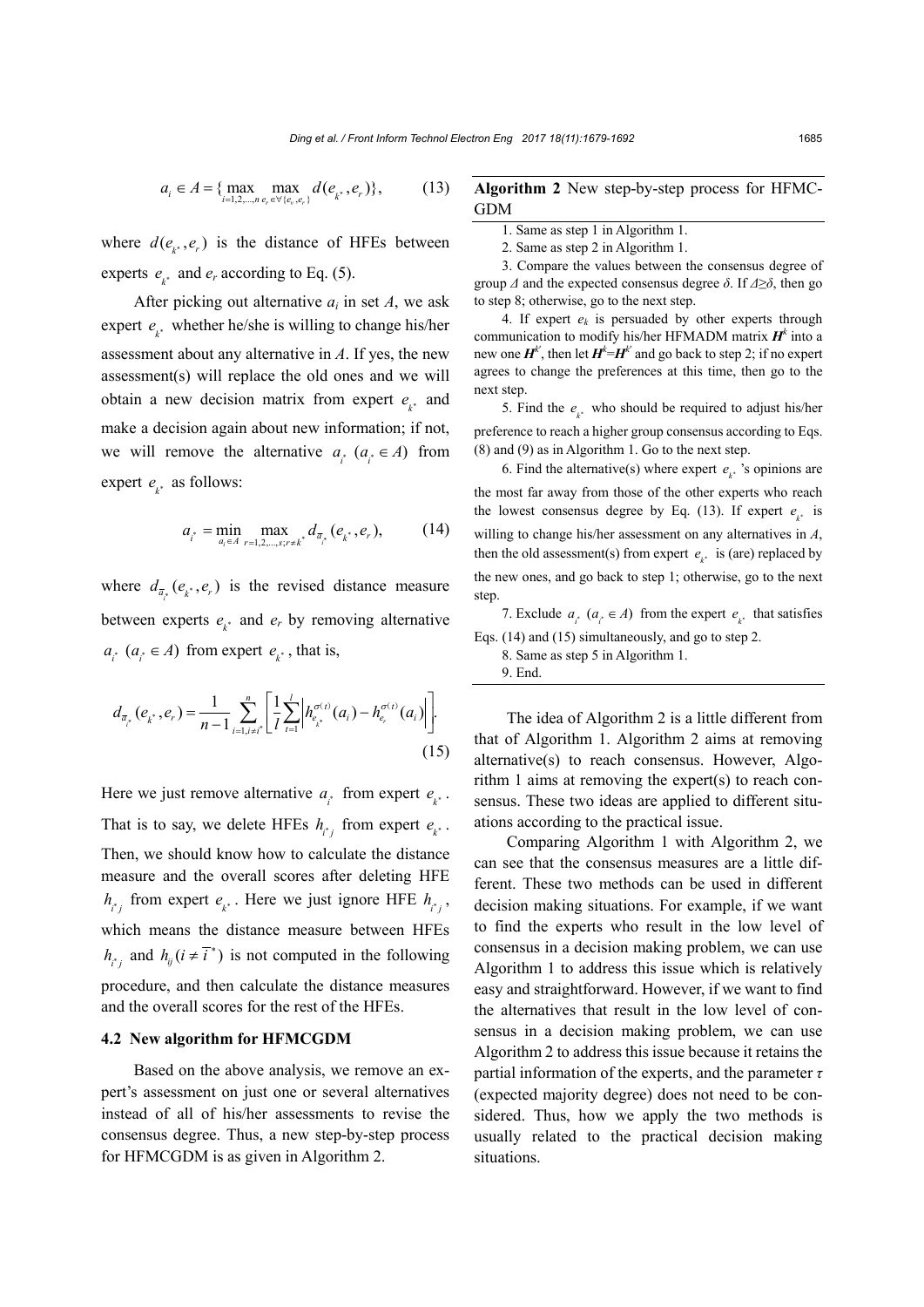### **5 Numerical example and discussion**

### **5.1 Numerical example**

In what follows, we present a numerical example on selecting selling ways for 'Trade-ins' for Apple Inc. to illustrate the proposed decision analysis process and validate the proposed algorithms in aiding group decision making.

**Example 1** The 'Trade-Ins' policy is researched and pushed by government and many enterprises. In May 2009, the CPC Central Committee and the State Council introduced a 'Trade-Ins' policy for cars and appliances, which is aimed to promote consumption through fiscal subsidies. 'Trade-Ins' refers to the position that if you can give the same old goods to the store when you are buying new goods, you can obtain discount coupons. Kong (2010) proposed the Trade-Ins of appliances, which can not only promote the economic effect of consumption, but also promote the environmental effect of electronic waste management. Wu *et al*. (2014) indicated that the influence of Trade-Ins on sales and profits depends on the enterprise's cost structure, the difference values between old and new products, and the proportion of different consumers in the market.

Apple Inc. has carried out a 'Trade-Ins' plan for the iPhone in the United States market since 2013. In 2015, the company officially launched the reusing and recycling program in China. 'Trade-Ins' activity has a variety of formats, including:

*a*<sub>1</sub>: no Trade-Ins;

*a*<sub>2</sub>: Trade-Ins on only Apple products;

*a*3: Trade-Ins on the same products like Apple;

*a*4: Trade-Ins on both Apple products and competing products.

There are four experts who are asked to choose which alternative is the best to be carried out. Considering two sides, enterprise benefit and social responsibility, several criteria are established according to the two sides in Fig. 1, involving:

 $c_1$ : unit benefit (unit selling price-unit cost+ value of recycling product-cost of recycling);

 $c_2$ : number of customers (new customers+old customers);

*c*3: benefit of customers (comparing the demand of changing old products and the use of discount coupons with the value of old products);

*c*4: environmental protection (reducing environmental pollution by uniform recycling);

 $c_5$ : fewer security risks (old products may not be good for health because of higher radiation and being more highly combustible).



**Fig. 1 The relative factors about the total value of Apple Inc.**

For an enterprise, each criterion has a different weight, and the enterprise benefit is the most important. So, the weight vector  $\boldsymbol{\omega}_j = [\omega_1, \omega_2, \omega_3, \omega_4, \omega_5]^T$ is considered as  $\omega_j = [0.3, 0.3, 0.2, 0.1, 0.1]^T$ . Since there is no significant difference among the experts, the weights of them can be set to be equal. The expected majority degree  $\tau$  is assumed to be 3/4, which means at least three out of four experts in the committee are needed to make a decision. Since the alternatives are important for the development of Apple Inc., the group of experts wants to be unanimous in choosing the selling ways and requires the expected consensus degree to be  $\delta$ =0.9.

We assume that senior managers, acting as a decision organization, provide preferences over the alternatives  $a_i$  (*i*=1, 2, 3, 4) under each criterion  $C = \{c_1, c_2, c_3, d_1\}$  $c_2, \ldots, c_m$  when they make decisions about selling ways about 'Trade-Ins' for Apple Inc. These senior managers may provide different preferences over the alternatives under each criterion. For example, when the members of the decision organization discuss the degree which should be over  $a_1$  under  $c_1$ , some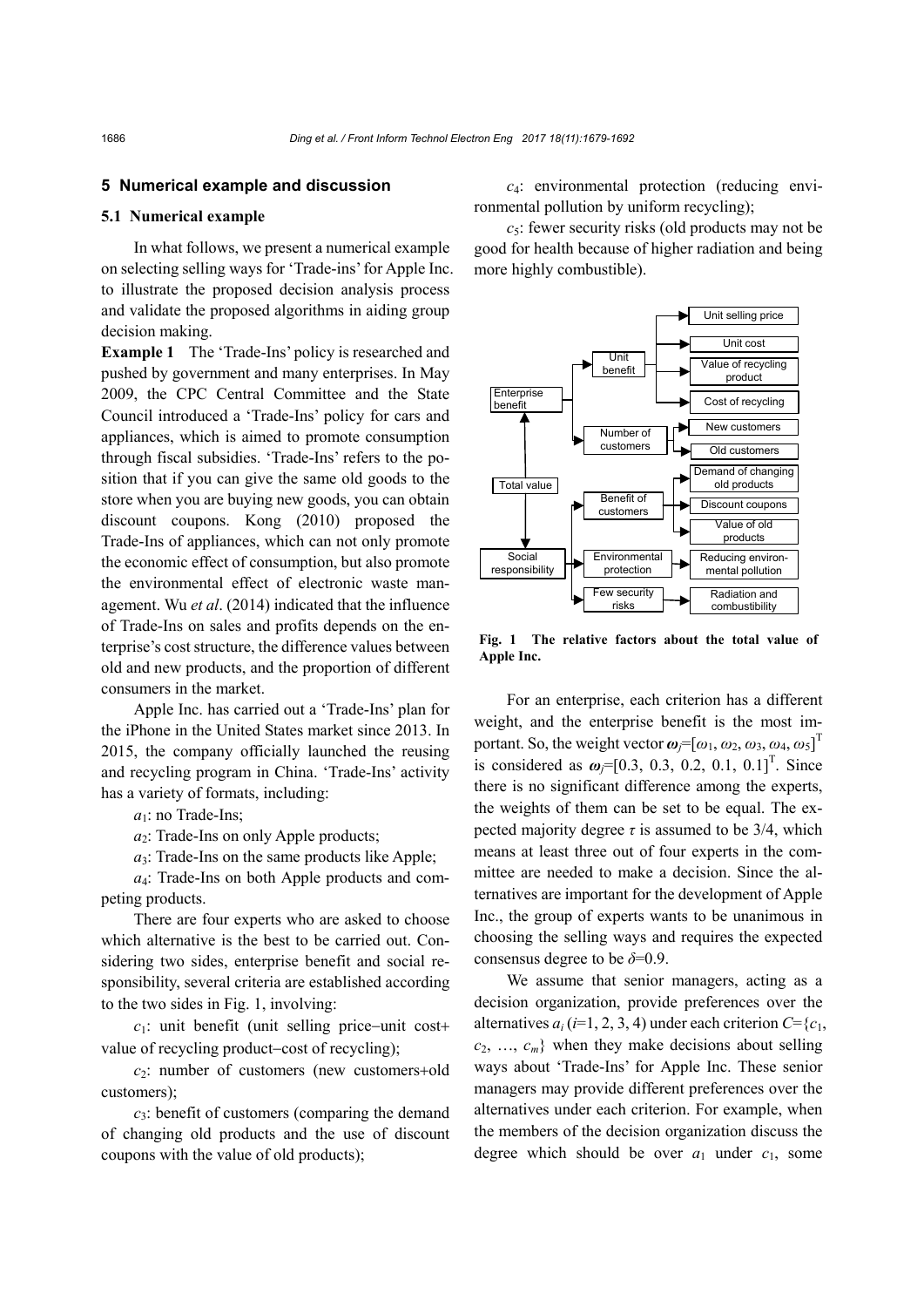members may provide several values like 0.9, 0.8, and 0.7. The preference information can be contained in an HFE, which is expressed as  $h_{11} = \{0.9, 0.8, 0.7\}$ . So, the results evaluated by the experts are contained in an HFDM (Tables 1–4).

We could use Algorithm 1 to solve this problem. Step 1 has been performed above, so we begin the calculation process from step 2.

Step 2: We consider that the experts are pessimistic, and change the hesitant fuzzy data by adding the minimum values, and then use Eq. (5) to obtain the aggregation operators (Tables 5–8). Then, calculate the distance  $d(e_v, e_v)$  between any pair of experts (*eν*, *er*), *ν*, *r*=1, 2, 3, 4 according to Eq. (6). We obtain the consensus degree *Δ* of the group through Eq. (7). Then go to the next step.

We can calculate the distance between any pair of experts and obtain the consensus degree *Δ* of the group as follows:

> $d(e_1, e_2) = 0.0279, \ d(e_1, e_3) = 0.0615,$  $d(e_1, e_4) = 0.0754, d(e_2, e_3) = 0.0649,$  $d(e_2, e_4) = 0.0816, d(e_3, e_4) = 0.1332,$  $\Delta = 0.8668$ .

|  |  |  |  | Table 1 Hesitant fuzzy decision matrix $e_1$ |
|--|--|--|--|----------------------------------------------|
|--|--|--|--|----------------------------------------------|

|                | c <sub>1</sub>                                         | $c_2$                                                            | $c_3$ | $c_4$ | $c_{5}$ |
|----------------|--------------------------------------------------------|------------------------------------------------------------------|-------|-------|---------|
|                | $a_1$ {0.9, 0.8} {0.8} {0.7, 0.5} {0.7, 0.6}           |                                                                  |       |       | ${0.5}$ |
| a <sub>2</sub> | $\{0.8, 0.7\}$ $\{0.8, 0.6\}$ $\{0.8, 0.6\}$ $\{0.6\}$ |                                                                  |       |       | -{0.7}  |
| a <sub>3</sub> |                                                        | $\{0.6\}$ $\{0.9, 0.8\}$ $\{0.8\}$ $\{0.8, 0.7\}$ $\{0.9, 0.7\}$ |       |       |         |
| $a_4$          |                                                        | $\{0.5\}$ $\{0.9\}$ $\{0.7, 0.6\}$ $\{0.8\}$ $\{0.9, 0.8\}$      |       |       |         |

Table 2 Hesitant fuzzy decision matrix  $e_2$ 

|                | c <sub>1</sub> | c <sub>2</sub> | c <sub>3</sub> | $c_4$                                   | $c_{5}$        |
|----------------|----------------|----------------|----------------|-----------------------------------------|----------------|
| a <sub>1</sub> | $\{0.9, 0.8\}$ | $\{0.7\}$      | $\{0.8, 0.6\}$ | ${0.6}$                                 | $\{0.7, 0.5\}$ |
| a <sub>2</sub> | ${0.8}$        | $\{0.8, 0.6\}$ | $\{0.7\}$      | ${0.6}$                                 | $\{0.7, 0.6\}$ |
| $a_3$          | ${0.9}$        | ${0.9}$        |                | $\{0.6, 0.5\}$ $\{0.7, 0.5\}$ $\{0.4\}$ |                |
| $a_4$          | ${0.6}$        | ${0.9}$        |                | $\{0.7, 0.6\}$ $\{0.8\}$ $\{0.6, 0.5\}$ |                |

|  |  |  |  | Table 3 Hesitant fuzzy decision matrix $e_3$ |
|--|--|--|--|----------------------------------------------|
|--|--|--|--|----------------------------------------------|

|                | c <sub>1</sub> | c <sub>2</sub> | $c_3$                         | $c_4$          | $c_{5}$        |
|----------------|----------------|----------------|-------------------------------|----------------|----------------|
| a <sub>1</sub> | $\{0.7, 0.5\}$ | ${0.8}$        | ${0.7}$                       | $\{0.7, 0.6\}$ | ${0.5}$        |
| a <sub>2</sub> | ${0.5}$        | ${0.6}$        | $\{0.8, 0.6\}$ $\{0.8, 0.7\}$ |                | $\{0.7\}$      |
| $a_3$          | ${0.7}$        | $\{0.9, 0.8\}$ | ${0.8}$                       | ${0.7}$        | $\{0.9, 0.7\}$ |
| $a_4$          | ${0.8}$        | ${0.9}$        | $\{0.8, 0.7\}$                | ${0.8}$        | ${0.9}$        |

**Table 4 Hesitant fuzzy decision matrix** *e***<sup>4</sup>**

|                | c <sub>1</sub> | c <sub>2</sub> | $\mathcal{C}_3$ | $c_4$   | $c_{5}$                   |
|----------------|----------------|----------------|-----------------|---------|---------------------------|
| a <sub>1</sub> | ${0.9}$        | ${0.8}$        | $\{0.7, 0.5\}$  | ${0.7}$ | $\{0.6, 0.5\}$            |
| a <sub>2</sub> | $\{0.8, 0.7\}$ | ${0.9}$        | $\{0.8, 0.6\}$  | ${0.7}$ | ${0.5}$                   |
| $a_3$          | ${0.6}$        | ${0.6}$        | ${0.9}$         |         | ${0.8, 0.7}$ ${0.9, 0.8}$ |
| $a_4$          | ${0.5}$        | ${0.6}$        | $\{0.7, 0.6\}$  | ${0.7}$ | ${0.5}$                   |

Step 3: Since *Δ*<*δ*=0.9, go to step 4.

Step 4: We suppose that no expert agrees to change his/her mind without any tip. Since  $d(e_3, e_4)$  is the furthest distance, then one of them should be asked to change his/her preferences. Removing  $e_3$  and *e*4 from the group respectively, we obtain the corresponding maximum distance of the remaining group as  $d(e_2, e_4) = 0.0816$  and  $d(e_2, e_3) = 0.0649$ . Since  $d(e_2, e_3) = 0.0649$ .  $e_3$  $\leq d(e_2, e_4)$ , the fourth expert should be asked to change his/her preferences. If expert *e*4 refuses to change his/her opinions, then we should exclude him/ her from the group and let  $s^* = 3$ , and calculate the majority degree of the group *T*=3/4≥*τ*. In this case,  $d(e_2, e_3)=0.0649$  turns out to be the furthest distance and  $\Delta$ =0.9351> $\delta$ , which implies that the new group reaches an acceptable consensus. Then, go to the next step.

Step 5: Calculate the overall scores as follows:

$$
\tilde{s}(h_1) = 0.7320, \ \tilde{s}(h_2) = 0.6884,
$$
  
\n $\tilde{s}(h_3) = 0.7884, \ \tilde{s}(h_4) = 0.7896.$ 

So, the best alternative is *a*4. That is to say, the best way of selling is Trade-Ins on both Apple products and competing products.

We will use Algorithm 2 to solve this problem. Steps 1–5 have been carried out above, so we begin the calculation process from step 6.

Step 6: Find the alternative(s) where expert *e*4's opinions are the most far away from those of the other experts. Then, we calculate the distances:

$$
d_{a_1}(e_3, e_4) = 0.0979, d_{a_2}(e_3, e_4) = 0.1577,
$$
  
\n $d_{a_3}(e_3, e_4) = 0.0489, d_{a_4}(e_3, e_4) = 0.2283.$ 

Thus,  $a_{i} = \{4\}$ . Then, we ask expert  $e_4$  whether

he/she is willing to change his/her assessment for the fourth alternative. As it is assumed that expert *e*4 does not want to change his/her mind, go to the next step.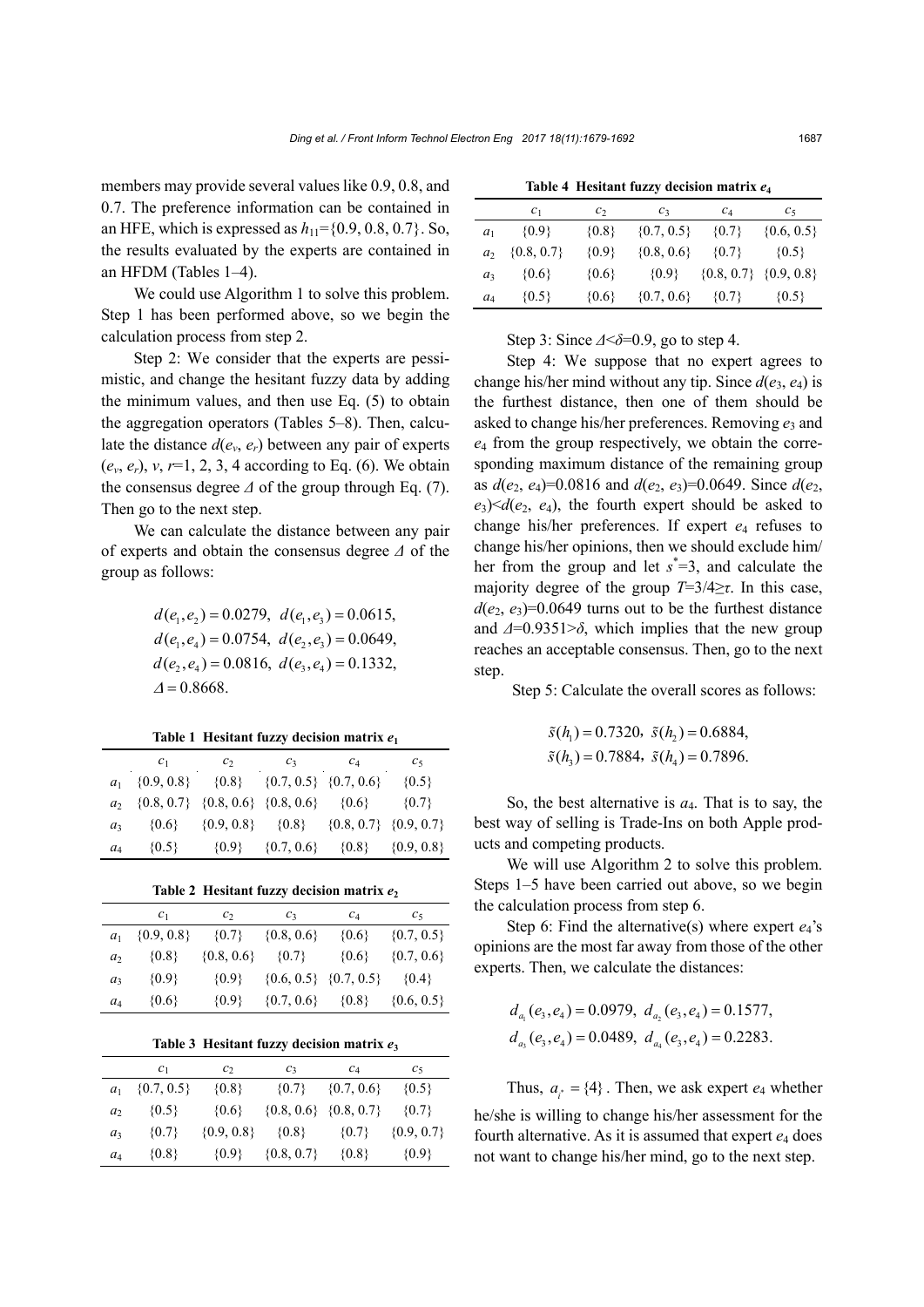|       | c <sub>1</sub>                               | $c_2$          | $c_3$          | $c_4$          | c <sub>5</sub> | <b>AHFWA</b>         |  |  |  |  |
|-------|----------------------------------------------|----------------|----------------|----------------|----------------|----------------------|--|--|--|--|
| $a_1$ | $\{0.9, 0.8\}$                               | $\{0.8, 0.8\}$ | $\{0.7, 0.5\}$ | $\{0.7, 0.6\}$ | $\{0.5, 0.5\}$ | $\{0.7989, 0.7178\}$ |  |  |  |  |
| $a_2$ | $\{0.8, 0.7\}$                               | $\{0.8, 0.6\}$ | $\{0.8, 0.6\}$ | $\{0.6, 0.6\}$ | $\{0.7, 0.7\}$ | $\{0.7768, 0.6435\}$ |  |  |  |  |
| $a_3$ | $\{0.6, 0.6\}$                               | $\{0.9, 0.8\}$ | $\{0.8, 0.7\}$ | $\{0.8, 0.7\}$ | $\{0.9, 0.7\}$ | $\{0.8134, 0.7104\}$ |  |  |  |  |
| $a_4$ | $\{0.5, 0.5\}$                               | $\{0.9, 0.9\}$ | $\{0.7, 0.6\}$ | $\{0.8, 0.8\}$ | $\{0.9, 0.8\}$ | $\{0.7836, 0.7544\}$ |  |  |  |  |
|       | Table 6 Hesitant fuzzy decision matrix $e_2$ |                |                |                |                |                      |  |  |  |  |
|       |                                              |                |                |                |                |                      |  |  |  |  |

**Table 5 Hesitant fuzzy decision matrix** *e***<sup>1</sup>**

|       |                |                |                | Table 6 Hesitant fuzzy decision matrix $e_2$ |                |                      |
|-------|----------------|----------------|----------------|----------------------------------------------|----------------|----------------------|
|       | c <sub>1</sub> | c <sub>2</sub> | $c_3$          | $c_4$                                        | $c_{5}$        | <b>AHFWA</b>         |
| $a_1$ | $\{0.9, 0.8\}$ | $\{0.7, 0.7\}$ | $\{0.8, 0.6\}$ | $\{0.6, 0.6\}$                               | $\{0.7, 0.5\}$ | $\{0.7952, 0.6952\}$ |
| $a_2$ | $\{0.8, 0.8\}$ | $\{0.8, 0.6\}$ | $\{0.7, 0.7\}$ | $\{0.6, 0.6\}$                               | $\{0.7, 0.6\}$ | $\{0.7579, 0.6933\}$ |
| $a_3$ | $\{0.9, 0.9\}$ | $\{0.9, 0.9\}$ | $\{0.6, 0.5\}$ | $\{0.7, 0.5\}$                               | $\{0.4, 0.4\}$ | $\{0.8238, 0.8061\}$ |
| $a_4$ | $\{0.6, 0.6\}$ | $\{0.9, 0.9\}$ | $\{0.7, 0.6\}$ | $\{0.8, 0.8\}$                               | $\{0.6, 0.5\}$ | $\{0.7675, 0.7482\}$ |

**Table 7 Hesitant fuzzy decision matrix** *e***<sup>3</sup>**

|       | c <sub>1</sub> | $c_2$          | $c_3$          | $c_4$          | $c_{5}$        | <b>AHFWA</b>         |
|-------|----------------|----------------|----------------|----------------|----------------|----------------------|
| $a_1$ | $\{0.7, 0.5\}$ | $\{0.8, 0.8\}$ | $\{0.7, 0.7\}$ | $\{0.8, 0.8\}$ | $\{0.5, 0.5\}$ | $\{0.7204, 0.6646\}$ |
| $a_2$ | $\{0.5, 0.7\}$ | $\{0.6, 0.6\}$ | $\{0.8, 0.6\}$ | $\{0.8, 0.7\}$ | $\{0.7, 0.7\}$ | $\{0.6625, 0.5962\}$ |
| $a_3$ | $\{0.7, 0.7\}$ | $\{0.9, 0.8\}$ | $\{0.8, 0.8\}$ | $\{0.7, 0.7\}$ | $\{0.9, 0.7\}$ | $\{0.8217, 0.7551\}$ |
| $a_4$ | $\{0.8, 0.8\}$ | $\{0.9, 0.9\}$ | $\{0.8, 0.7\}$ | $\{0.8, 0.8\}$ | $\{0.9, 0.9\}$ | $\{0.8484, 0.8356\}$ |

**Table 8 Hesitant fuzzy decision matrix** *e***<sup>4</sup>**

|       | $c_1$          | $\mathcal{C}_{2}$ | $c_3$          | $c_4$          | $c_{5}$        | <b>AHFWA</b>         |
|-------|----------------|-------------------|----------------|----------------|----------------|----------------------|
| $a_1$ | $\{0.9, 0.9\}$ | $\{0.8, 0.8\}$    | $\{0.7, 0.5\}$ | $\{0.7, 0.7\}$ | $\{0.6, 0.5\}$ | $\{0.8034, 0.7773\}$ |
| $a_2$ | $\{0.8, 0.7\}$ | $\{0.9, 0.9\}$    | $\{0.8, 0.6\}$ | $\{0.7, 0.7\}$ | $\{0.5, 0.5\}$ | $\{0.8146, 0.7595\}$ |
| $a_3$ | $\{0.6, 0.6\}$ | $\{0.6, 0.6\}$    | $\{0.9, 0.9\}$ | $\{0.8, 0.7\}$ | $\{0.9, 0.8\}$ | $\{0.7538, 0.7252\}$ |
| $a_4$ | $\{0.6, 0.6\}$ | $\{0.6, 0.6\}$    | $\{0.7, 0.6\}$ | $\{0.7, 0.7\}$ | $\{0.5, 0.5\}$ | $\{0.6248, 0.6026\}$ |

Step 7: Since there is only one alternative in *A*, expert  $e_4$  on the fourth alternative is unreliable compared to the other experts' evaluations, and thus it needs to be removed. Then go back to step 2. We can calculate the distance between any pair of the experts and obtain the consensus degree *Δ* of the group as follows:

> $d(e_1, e_4) = 0.0487, d(e_2, e_3) = 0.0649,$  $d(e_1, e_2) = 0.0279, \ d(e_1, e_3) = 0.0615,$  $d(e_2, e_4) = 0.0607, d(e_3, e_4) = 0.1015,$  $\Delta = 0.8985$ .

Because  $\Delta < \delta = 0.9$  and  $d(e_2, e_4) < d(e_2, e_3)$ , the third expert should be asked to change his/her preferences. Finding the alternative(s) where expert  $e_3$ 's opinions are the most far away from expert *e*4's, we can calculate the distances:

$$
d_{a_1}(e_3, e_4) = 0.0979, d_{a_2}(e_3, e_4) = 0.1577,
$$
  
 $d_{a_3}(e_3, e_4) = 0.0489.$ 

Thus,  $a_i = \{2\}$ . Then, we ask expert  $e_3$  whether he/she is willing to change his/her assessment for the second alternative. As it is assumed that expert  $e_3$ does not want to change his/her mind, expert  $e_3$  on the second alternative is unreliable compared to the other experts' evaluations and needs to be removed. Then go back to step 2.

We can calculate the distance between any pair of experts and obtain the consensus degree *Δ* of the group as follows:

$$
d(e1, e2) = 0.0279, d(e1, e3) = 0.0551,d(e1, e4) = 0.0487, d(e2, e3) = 0.0545,d(e2, e4) = 0.0607, d(e3, e4) = 0.0734,\Delta = 0.9266 > \delta.
$$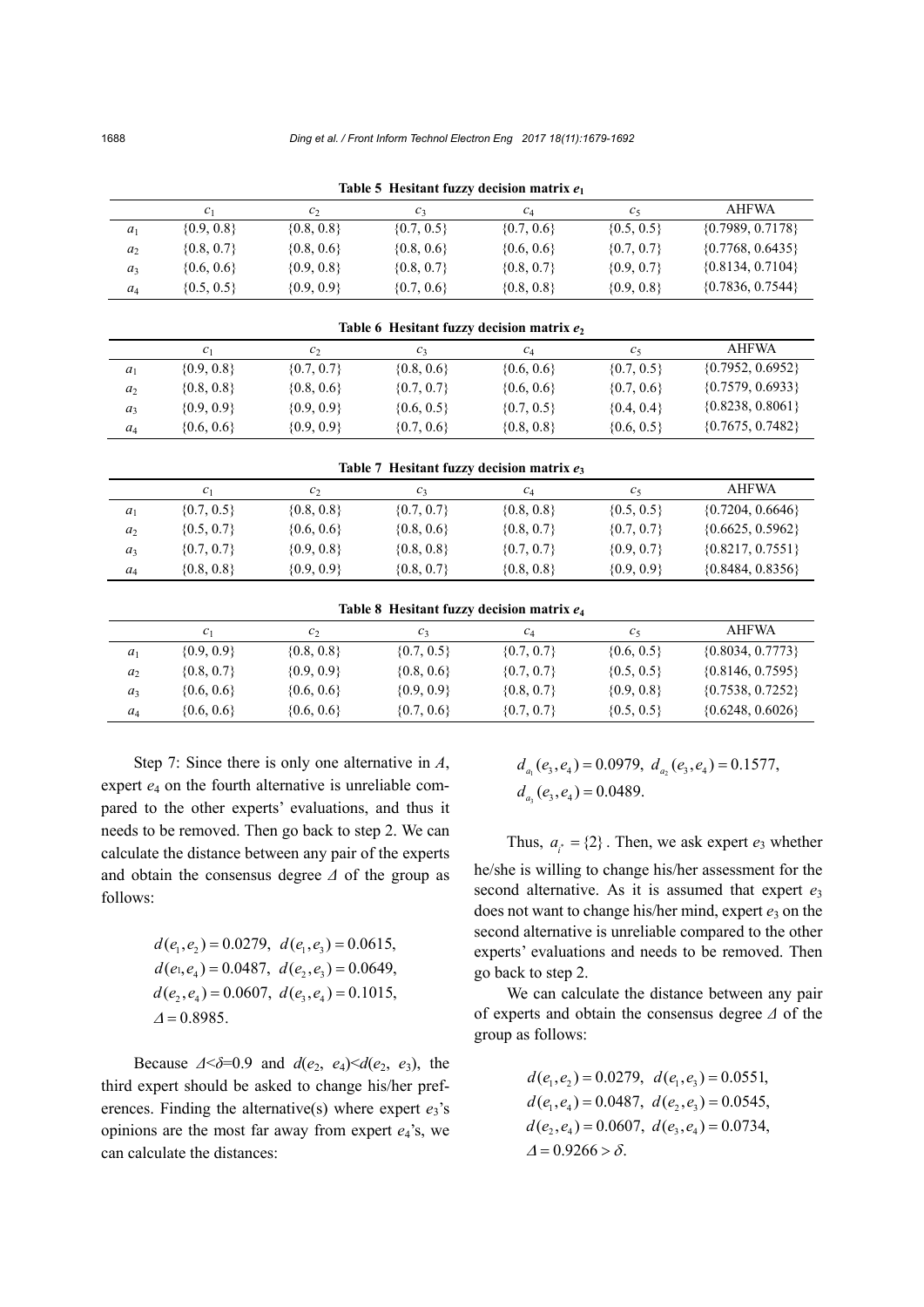The results aggregated using the AHFWA operators for each alternative under four experts are shown in Table 9. Then, go to the next step.

Step 8: Calculate the overall scores as follows:

$$
\tilde{s}(h_1) = 0.7461, \ \tilde{s}(h_2) = 0.7409,
$$
  
\n $\tilde{s}(h_3) = 0.7762, \ \tilde{s}(h_4) = 0.7896.$ 

So, the best alternative is *a*4. That is to say, the best way of selling is Trade-Ins on both Apple products and competing products.

In this example, we obtain the same results from Algorithms 1 and 2. However, sometimes we may obtain different results through the two methods of excluding experts and removing the alternative from the expert.

#### **5.2 Comparison analysis**

In this part, we give some in-depth comparison analyses between our new algorithms and the existing algorithm for hesitant fuzzy group decision making with the consensus method.

The method of Zhang *et al*. (2015a) is as follows:

Step 1: Use the additive aggregation operator to obtain the group decision matrix  $\tilde{H} = (\tilde{h}_{ij})_{n \times m}$ :

$$
\tilde{h}_{ij} = \frac{1}{s} \sum_{1}^{s} h_{ij}^{k}, \ i = 1, 2, ..., n, \ j = 1, 2, ..., m. \quad (16)
$$

Step 2: Compute the consensus measure by the distance measure:

$$
d(H^k, \tilde{H}) = \frac{1}{nms} \sum_{i=1}^n \sum_{j=1}^m \sum_{k=1}^s \left| h_{ij}^k - \tilde{h}_{ij} \right|.
$$
 (17)

Step 3: Control the consensus degree by the following formula:

$$
d(\boldsymbol{H}^k, \tilde{\boldsymbol{H}}) \le 1 - \delta. \tag{18}
$$

Step 4: Identify the preference values which are calculated as follows:

$$
\mathbf{I}\mathbf{J} = \left\{ (i, j) \middle| d(h_{ij}, \tilde{h}_{ij}) > 1 - \delta \right\}
$$

$$
= \left\{ (i, j) \middle| \frac{1}{s} \sum_{k=1}^{s} \left| h_{ij}^k - \tilde{h}_{ij} \right| > 1 - \delta \right\}.
$$
(19)

The preference values  $h_{ij}^k \in \tilde{h}_{ij}$  that should be changed are calculated by

$$
\text{IJK} = \left\{ (i, j, k) \middle| (i, j) \in \text{II} \land d(h_{ij}^*, \tilde{h}_{ij}) > 1 - \delta \right\}. (20)
$$

Step 5: Experts receive the recommendation. Then we obtain the new group decision matrix and rank the alternatives by

$$
a_i = \sum_{j=1}^{m} \omega_j \tilde{h}_{ij}.
$$
 (21)

Here we use the additive aggregation operator to obtain the group decision matrix  $\tilde{H} = (\tilde{h}_{ii})_{n \times m}$ (Table 10).

**Table 10 The group decision matrix** *H*

|                | c <sub>1</sub> | $c_2$    | $c_3$    | $c_4$    | $c_{5}$  |
|----------------|----------------|----------|----------|----------|----------|
| a <sub>1</sub> | ${0.85}$       | ${0.78}$ | ${0.73}$ | ${0.7}$  | ${0.58}$ |
| a <sub>2</sub> | ${0.73}$       | ${0.78}$ | ${0.78}$ | ${0.68}$ | ${0.65}$ |
| $a_3$          | ${0.7}$        | ${0.83}$ | ${0.78}$ | ${0.75}$ | ${0.78}$ |
| $a_4$          | ${0.63}$       | ${0.83}$ | ${0.73}$ | ${0.78}$ | ${0.73}$ |

We obtain the following results from the method of Zhang *et al*. (2015a) according to the above algorithm:

$$
\tilde{s}(h_1) = 0.763
$$
,  $\tilde{s}(h_2) = 0.742$ ,  
\n $\tilde{s}(h_3) = 0.768$ ,  $\tilde{s}(h_4) = 0.735$ .

|                | $e_1$                | e <sub>2</sub>       | eз                   | $e_4$                |
|----------------|----------------------|----------------------|----------------------|----------------------|
| a <sub>1</sub> | $\{0.7989, 0.7178\}$ | $\{0.7952, 0.6952\}$ | $\{0.7204, 0.6646\}$ | $\{0.8034, 0.7773\}$ |
| $a_2$          | $\{0.7768, 0.6435\}$ | $\{0.7579, 0.6933\}$ |                      | $\{0.8146, 0.7595\}$ |
| $a_3$          | $\{0.8134, 0.7014\}$ | $\{0.8238, 0.8061\}$ | $\{0.8217, 0.7551\}$ | $\{0.7538, 0.7252\}$ |
| $a_4$          | $\{0.7836, 0.7544\}$ | $\{0.7675, 0.7482\}$ | $\{0.8484, 0.8356\}$ |                      |

**Table 9 The AHFWA operators for each alternative under five experts**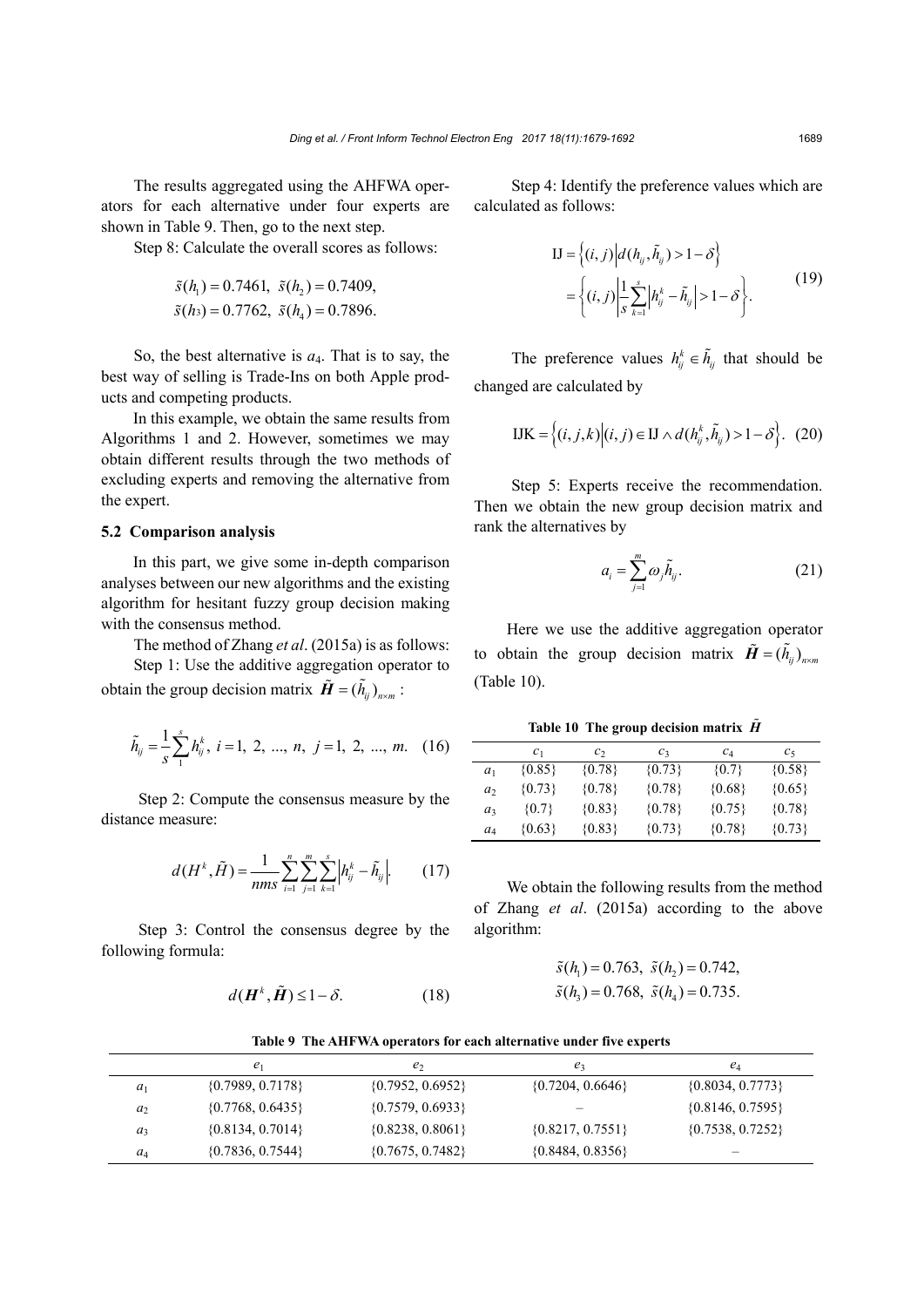So, the best alternative is  $a_3$ . That is to say, the best way of selling is Trade-Ins on the same products like Apple.

All the results derived by different methods are listed in Table 11.

**Table 11 The results derived by different methods**

| $\ldots$                      |                         |
|-------------------------------|-------------------------|
| Method                        | Ranking                 |
| Our method 1                  | $A_4 > A_3 > A_1 > A_2$ |
| Our method 2                  | $A_4 > A_3 > A_1 > A_2$ |
| Zhang <i>et al.</i> $(2015a)$ | $A_3 > A_1 > A_2 > A_4$ |

From Table 11, we know that the three methods have derived different optimal alternatives and there are slight differences in the ranking order among the alternatives. In a method proposed by Zhang *et al*. (2015a), we can see that there are some drawbacks. For example, the step which generates suggestions to help the experts change their preferences wastes much time and sometimes the preferences are ineffective. In addition, the authors did not consider that the experts are unwilling to modify their preferences. In contrast, our two methods consider all the factors above, and thus are more comprehensive, reasonable, and practical. Based on the analyses, our methods have many advantages compared with the method proposed by Zhang *et al*. (2015a), which can be further summarized as follows:

1. More preference information is considered. We consider the situation in which each expert's preference information of alternatives  $a_i$  ( $i=1, 2, 3, 4$ ) under attributes  $c_j$  ( $j=1, 2, ..., 5$ ) may be expressed as several possible values, which can be widely applied in many GDM problems without losing any expert's information. For example, expert *e*1 provided two values 0.9 and 0.8 of alternative  $a_1$  under attribute  $c_1$ because of uncertainty and hesitancy. However, in this case, the values provided by expert  $e_1$  are not taken into account in the method of Zhang *et al*. (2015a).

2. The consensus checking and reaching processes are more specific and flexible because of the following steps: We first ask the experts to discuss and adjust their preferences. If no one changes his/her preference information, then we use our consensus approaches whose computing processes are simpler and more accurate to find the experts who should modify their judgments or find the alternatives where the experts' opinions should be modified. If they are still not willing to do this, then we exclude their preference information, which is done over the experts one by one. The two methods consider all the possible situations whether the experts are willing to change their opinions or not, and we have a series of corresponding methods for these situations, which are reliable in a practical decision making process.

3. The preference information that needs to be modified is picked up reasonably. We ask the expert to change his/her preference information according to his/her own opinions, rather than following the fixed recommendations, which is more flexible and reasonable in a decision making process.

## **6 Conclusions**

We have developed two consensus methods to solve the HFMCGDM problems with aggregation information. After giving the consensus measure, two interesting consensus-reaching processes have been established with step-by-step algorithms for HFMCGDM and have been given for applications. A numerical example concerning selecting selling ways about 'Trade-Ins' for Apple Inc. has been provided to illustrate and validate the developed approaches. Finally, we have made a comparison analysis to show the advantages of our two methods. Based on a numerical analysis between our methods and the existing hesitant fuzzy group decision making methodologies with a consensus method in the literature, we find that our methods are more comprehensive and convincing because we have considered the situation where each expert's preference information of alternatives  $a_i$  ( $i=1, 2, 3, 4$ ) under criteria  $c_i$  ( $i=1, 2, ..., 5$ ) may be expressed as several possible values. In addition, we have proposed the consensus checking and reaching processes to find the experts who should modify their judgments. These processes can be done over the experts one by one. Thus, our methods allow to achieve consensus solutions before the selection process and can avoid some experts' preference values being too high or too low. In the future, we will apply our proposed consensus approaches to GDM using R language, linguistic term sets, etc.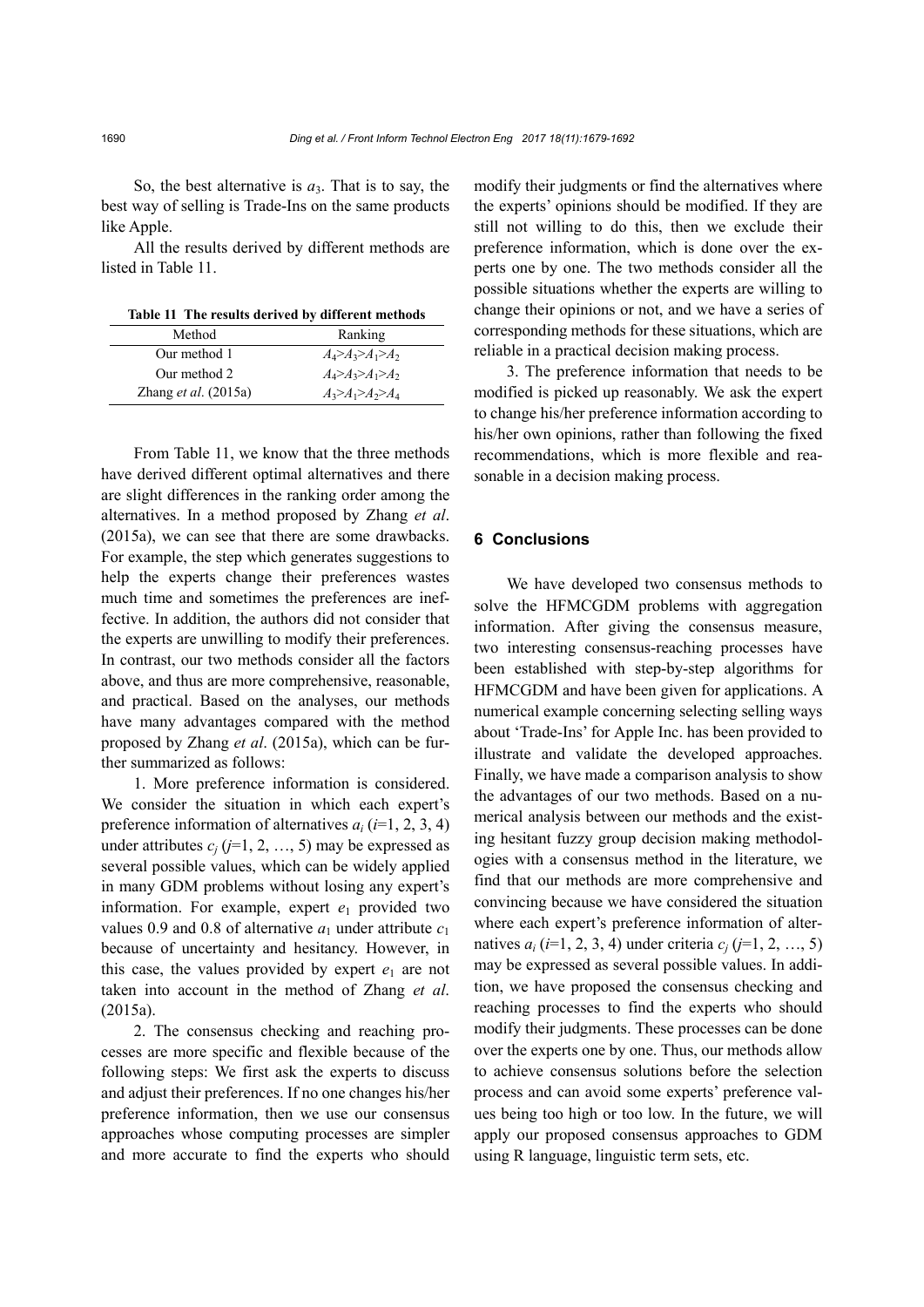#### **References**

- Atanassov, K., Gargov, G., 1989. Interval valued intuitionistic fuzzy sets. *Fuzzy Sets Syst*., **31**(3):343-349. https://doi.org/10.1016/0165-0114(89)90205-4
- Atanassov, K.T., 2012. On Intuitionistic Fuzzy Sets Theory, Springer-Verlag Berlin Heidelberg. https://doi.org/10.1007/978-3-642-29127-2
- Azarnivand, A., Malekian, A., 2016. Analysis of flood risk management strategies based on a group decision making process via interval-valued intuitionistic fuzzy numbers. *Water Resour*. *Manag*., **30**(6):1903-1921. https://doi.org/10.1007/s11269-016-1259-0
- Ben-Arieh, D., Chen, Z.F., 2006. Fuzzy group decision making. *In*: Badiru, A.B. (Ed.), Handbook of Industrial and Systems Engineering. CRC Press.
- Cabrerizo, F.J., Moreno, J.M., Pérez, I.J., *et al.*, 2010. Analyzing consensus approaches in fuzzy group decision making: advantages and drawbacks. *Soft Comput*., **14**(5): 451-463.

https://doi.org/10.1007/s00500-009-0453-x

- Cabrerizo, F.J., Chiclana, F., Al-Hmouz, R., *et al.*, 2015. Fuzzy decision making and consensus: challenges. *J. Intell*. *Fuzzy Syst*., **29**(3):1109-1118. https://doi.org/10.3233/IFS-151719
- Chen, N., Xu, Z.S., Xia, M.M., 2013. Correlation coefficients of hesitant fuzzy sets and their applications to clustering analysis. *Appl*. *Math. Model.*, **37**(4):2197-2211. https://doi.org/10.1016/j.apm.2012.04.031
- Gong, Z.T., Feng, X., 2016. Alpha beta-statistical convergence and strong alpha beta-convergence of order gamma for a sequence of fuzzy numbers. *J*. *Comput*. *Anal*. *Appl.*, **21**(2):228-236.
- Herrera-Viedma, E., Alonso, S., Chiclana, F., *et al.*, 2007. A consensus model for group decision making with incomplete fuzzy preference relations. *IEEE Trans. Fuzzy Syst.*, **15**(5):863-877.

https://doi.org/10.1109/TFUZZ.2006.889952

- Kong, L.F., 2010. Environmental protection effect of the policy of replacement of household electrical appliances and the electronic waste treatment. *Ecol. Econ.*, **6**:164-167, 174 (in Chinese).
- Liao, H.C., Xu, Z.S., 2014. Some new hybrid weighted aggregation operators under hesitant fuzzy multi-criteria decision making environment. *J. Intell. Fuzzy Syst*., **26**(4):1601-1617. https://doi.org/10.3233/IFS-130841
- Liao, H.C., Xu, Z.S., 2015. Extended hesitant fuzzy hybrid
- weighted aggregation operators and their application in decision making. *Soft Comput*., **19**(9):2551-2564. https://doi.org/10.1007/s00500-014-1422-6
- Liao, H.C., Xu, Z.S., Xia, M.M., 2014. Multiplicative consistency of hesitant fuzzy preference relation and its application in group decision making. *Int*. *J*. *Inform*. *Technol*. *Decis*. *Making*, **13**(1):47-76. https://doi.org/10.1142/S0219622014500035

Liao, H.C., Xu, Z.S., Zeng, X.J., *et al*., 2015a. Framework of group decision making with intuitionistic fuzzy preference information. *IEEE Trans. Fuzzy Syst*., **23**(4):1211- 1227.

https://doi.org/10.1109/TFUZZ.2014.2348013

Liao, H.C., Xu, Z.S., Zeng, X.J., 2015b. Novel correlation coefficients between hesitant fuzzy sets and their application in decision making. *Knowl.-Based Syst.*, **82**:115- 127.

https://doi.org/10.1016/j.knosys.2015.02.020

Liao, H.C., Xu, Z.S., Zeng, X.J., *et al*., 2016. An enhanced consensus-reaching process in group decision making with intuitionistic fuzzy preference relations. *Inform. Sci*., **329**:274-286.

https://doi.org/10.1016/j.ins.2015.09.024

Torra, V., 2010. Hesitant fuzzy sets. *Int*. *J*. *Intell*. *Syst.*, **25**(6): 529-539.

https://doi.org/10.1002/int.20418

Torra, V., Narukawa, Y., 2009. On hesitant fuzzy sets and decision. Proc. IEEE Int. Conf. on Fuzzy Systems, p.1378-1382.

https://doi.org/10.1109/FUZZY.2009.5276884

Wei, G.W., 2012. Hesitant fuzzy prioritized operators and their application to multiple attribute decision making. *Knowl*.*- Based Syst*., **31**:176-182. https://doi.org/10.1016/j.knosys.2012.03.011

Wu, P., Liu, J., Wang, M.C., 2014. Considering about the

- pricing strategy optimization model of Trade-Ins. *Jilin Univ*. *J. Soc*. *Sci*. *Ed*., **54**(6):82-90 (in Chinese).
- Xia, M.M., Xu, Z.S., 2011. Hesitant fuzzy information aggregation in decision making. *Int*. *J*. *Approx*. *Reason*., **52**(3):395-407. https://doi.org/10.1016/j.ijar.2010.09.002
- Xia, M.M., Xu, Z.S., Chen, N., 2013. Some hesitant fuzzy aggregation operators with their application in group decision making. *Group Decis*. *Negot*., **22**(2):259-279. https://doi.org/10.1007/s10726-011-9261-7
- Xu, G.L., Wan, S.P., Wang, F., *et al*., 2016. Mathematical programming methods for consistency and consensus in group decision making with intuitionistic fuzzy preference relations. *Knowl*.*-Based Syst.*, **98**:30-43. https://doi.org/10.1016/j.knosys.2015.12.007
- Xu, Z.S., 2014. Hesitant Fuzzy Sets Theory. Springer, Cham, Berlin.

https://doi.org/10.1007/978-3-319-04711-9

- Xu, Z.S., Xia, M.M., 2011a. Distance and similarity measures for hesitant fuzzy sets. *Inform*. *Sci*., **181**(11):2128-2138. https://doi.org/10.1016/j.ins.2011.01.028
- Xu, Z.S., Xia, M.M., 2011b. On distance and correlation measures of hesitant fuzzy information. *Int*. *J*. *Intell*. *Syst*., **26**(5):410-425. https://doi.org/10.1002/int.20474
- Zadeh, L.A., 1965. Fuzzy sets. *Inform*. *Contr.*, **8**(3):338-353. https://doi.org/10.1016/S0019-9958(65)90241-X
- Zeng, S.Z., Baležentis, A., Su, W.H., 2013. The multi-criteria hesitant fuzzy group decision making with MULTI-